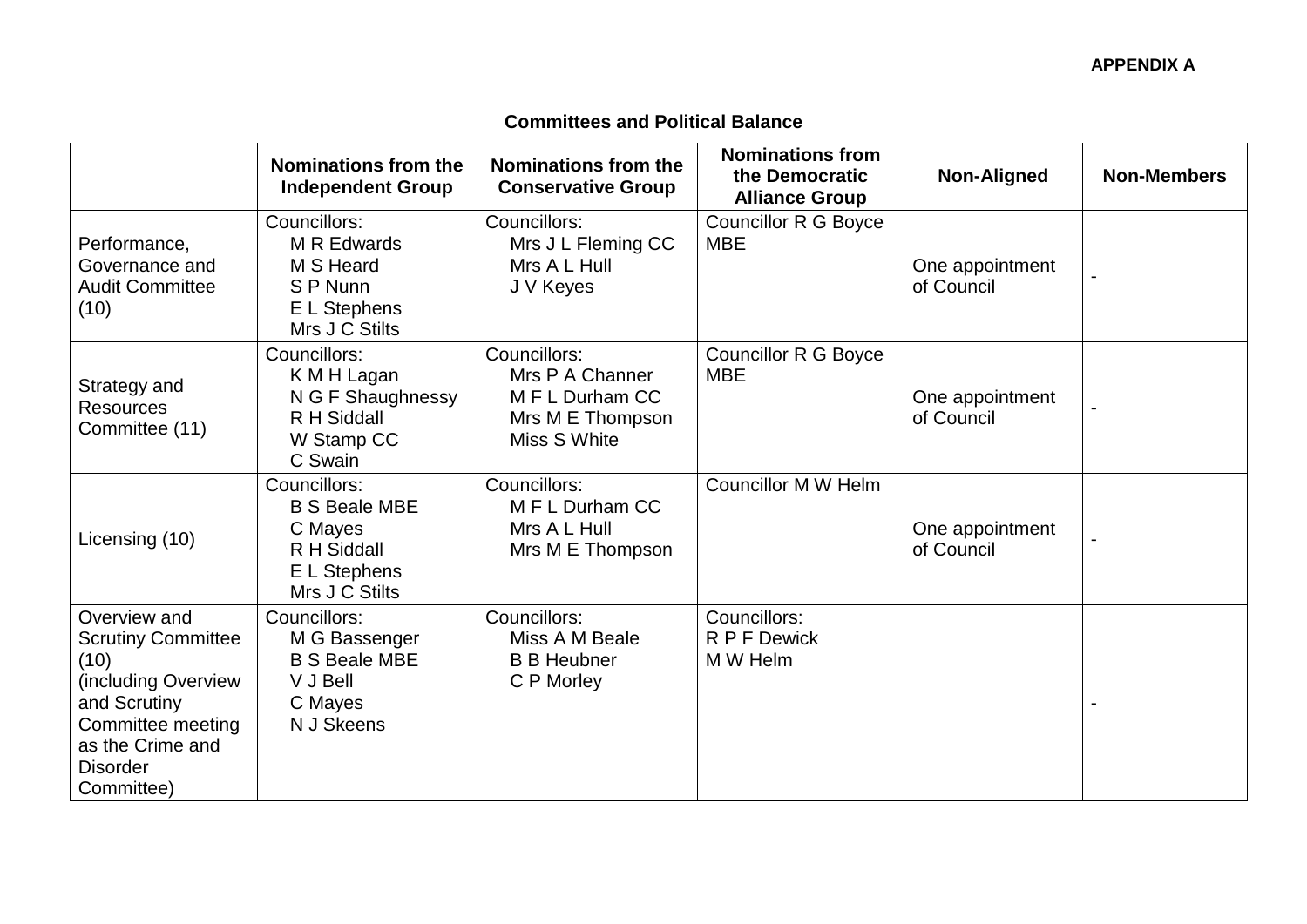|                                                                                                                                                                                                                                                                                                                                                                                                                                                 | Nominations from the<br><b>Independent Group</b>                               | Nominations from the<br><b>Conservative Group</b>                | <b>Nominations from</b><br>the Democratic<br><b>Alliance Group</b> | <b>Non-Aligned</b>            | <b>Non-Members</b>                                                                             |
|-------------------------------------------------------------------------------------------------------------------------------------------------------------------------------------------------------------------------------------------------------------------------------------------------------------------------------------------------------------------------------------------------------------------------------------------------|--------------------------------------------------------------------------------|------------------------------------------------------------------|--------------------------------------------------------------------|-------------------------------|------------------------------------------------------------------------------------------------|
| <b>Joint Standards</b><br>Committee (8 plus 3<br>non-members)                                                                                                                                                                                                                                                                                                                                                                                   | Councillors:<br>M G Bassenger<br>C Mayes<br>S P Nunn<br>R H Siddall            | Councillors:<br>Miss A M Beale<br>Mrs J L Fleming CC             | R P F Dewick                                                       | One appointment<br>of Council | Two Parish /<br><b>Town Councillors</b><br>Independent<br>Person (one from<br>a Pool of three) |
| Investigating and<br>Disciplinary<br>Committee (5)                                                                                                                                                                                                                                                                                                                                                                                              | Councillors:<br>S P Nunn<br>R H Siddall                                        | Councillors:<br>Mrs P A Channer<br><b>B B Heubner</b>            | <b>Councillor M W Helm</b>                                         |                               |                                                                                                |
| Investigating and<br><b>Disciplinary Panel</b><br>(pool of 10)<br>Minimum of five<br>Members of the<br>Council - politically<br>balanced - of which<br>three have not served<br>on the initial<br>investigation carried<br>out by the<br>Investigating &<br>Disciplinary<br>Committee. In<br>addition, two or three<br><b>Independent Persons</b><br>appointed by the<br>Council to assist the<br><b>Joint Standards</b><br>Committee under the | Councillors:<br>V J Bell<br>M S Heard<br>W Stamp CC<br>E L Stephens<br>C Swain | Councillors:<br>Mrs A L Hull<br>Mrs M E Thompson<br>Miss S White | <b>Councillor R G Boyce</b><br><b>MBE</b>                          | One appointment<br>of Council |                                                                                                |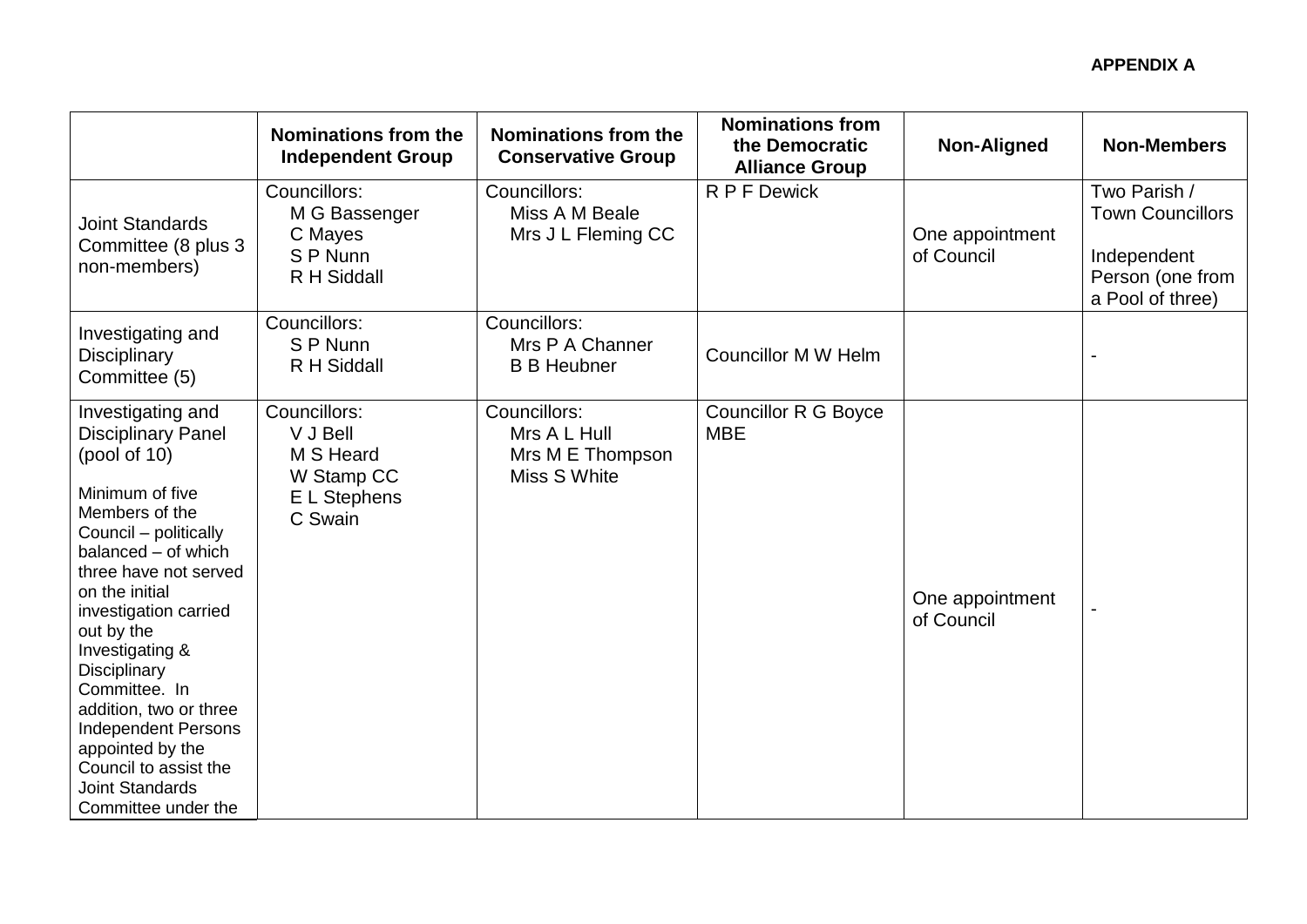|                                  | Nominations from the<br><b>Independent Group</b>                                                                                                                                                                                                                                                                      | Nominations from the<br><b>Conservative Group</b>       | <b>Nominations from</b><br>the Democratic<br><b>Alliance Group</b> | Non-Aligned | <b>Non-Members</b> |
|----------------------------------|-----------------------------------------------------------------------------------------------------------------------------------------------------------------------------------------------------------------------------------------------------------------------------------------------------------------------|---------------------------------------------------------|--------------------------------------------------------------------|-------------|--------------------|
| Localism Act 2011.               |                                                                                                                                                                                                                                                                                                                       |                                                         |                                                                    |             |                    |
|                                  | *Councillors:<br>To be appointed<br>following positions                                                                                                                                                                                                                                                               | *Councillors:<br>To be appointed<br>following positions | * Councillor M W<br><b>Helm</b>                                    |             |                    |
| <b>Appointments Board</b><br>(6) | Committee Membership - Leader of the Council (or Deputy), Opposition<br>Leader (or Deputy), Chairmen (or Vice-Chairmen) of the Strategy and<br>Resources and the Performance, Governance and Audit Committees, plus<br>two other named Members appointed by the Council (political balance<br>provisions shall apply) |                                                         |                                                                    |             |                    |

|                                     | <b>Independent Group</b>                                                                                                                                                                                                                         | <b>Conservative Group</b>                                                                                                                                                                   | <b>Democratic Alliance</b><br>Group                                                                          | <b>Non-Aligned</b>                    | <b>Non Members</b> |
|-------------------------------------|--------------------------------------------------------------------------------------------------------------------------------------------------------------------------------------------------------------------------------------------------|---------------------------------------------------------------------------------------------------------------------------------------------------------------------------------------------|--------------------------------------------------------------------------------------------------------------|---------------------------------------|--------------------|
| District Planning<br>Committee (31) | Councillors:<br>M G Bassenger<br><b>B S Beale MBE</b><br>V J Bell<br>M R Edwards<br>M S Heard<br>K M H Lagan<br>C Mayes<br>S P Nunn<br>N G F Shaughnessy<br>R H Siddall<br>N J Skeens<br>W Stamp CC<br>E L Stephens<br>Mrs J C Stilts<br>C Swain | Councillors:<br>Miss A M Beale<br>Mrs P A Channer<br>M F L Durham CC<br>Mrs J L Fleming CC<br><b>B B Heubner</b><br>A L Hull<br>J V Keyes<br>C P Morley<br>Mrs M E Thompson<br>Miss S White | Councillors:<br>R G Boyce MBE<br>R P F Dewick<br>M W Helm<br>Councillor A S<br>Fluker (from 3 Sept.<br>2021) | Councillors<br>K W Jarvis<br>C Morris |                    |